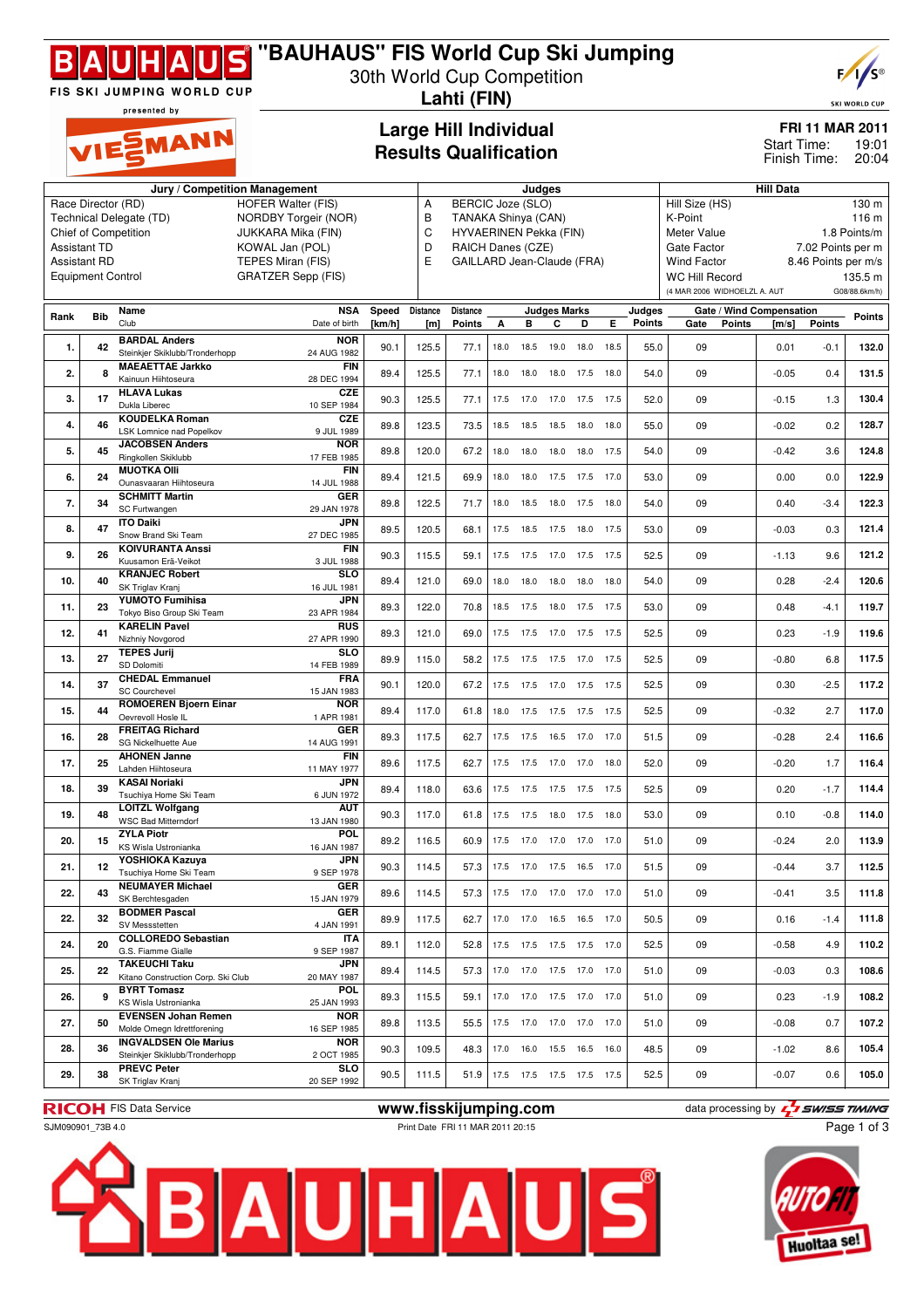

## **"BAUHAUS" FIS World Cup Ski Jumping**

30th World Cup Competition **Lahti (FIN)**

**Results Qualification**

presented by

VIESMANN

FIS SKI JUMPING WORLD CUP

# **Large Hill Individual**

## $F/1/s$ **SKI WORLD CUP**

**FRI 11 MAR 2011** 19:01

20:04 Finish Time: Start Time:

|                      |              | Name                             | NSA           | Speed  | <b>Distance</b> | <b>Distance</b> |      | Judges Marks<br>Judges |           |      |      | Gate / Wind Compensation |      |               |         |               |        |
|----------------------|--------------|----------------------------------|---------------|--------|-----------------|-----------------|------|------------------------|-----------|------|------|--------------------------|------|---------------|---------|---------------|--------|
| Rank                 | <b>Bib</b>   | Club                             | Date of birth | [km/h] | [m]             | <b>Points</b>   | А    | в                      | C         | D    | Е    | Points                   | Gate | <b>Points</b> | [m/s]   | <b>Points</b> | Points |
|                      |              |                                  |               |        |                 |                 |      |                        |           |      |      |                          |      |               |         |               |        |
| 30.                  | 31           | <b>JANDA Jakub</b>               | <b>CZE</b>    | 89.0   | 113.5           | 55.5            |      | 16.5 17.5              | 17.5 17.0 |      | 17.0 | 51.5                     | 09   |               | 0.32    | $-2.7$        | 104.3  |
|                      |              | Dukla Liberec                    | 27 APR 1978   |        |                 |                 |      |                        |           |      |      |                          |      |               |         |               |        |
|                      |              | <b>BRESADOLA Davide</b>          | <b>ITA</b>    |        |                 |                 |      |                        |           |      |      |                          |      |               |         |               |        |
| 31.                  | 11           | C.S. Esercito                    | 10 SEP 1988   | 89.5   | 109.0           | 47.4            | 17.5 | 16.5                   | 16.5      | 16.0 | 16.0 | 49.0                     | 09   |               | $-0.77$ | 6.5           | 102.9  |
|                      |              | <b>KEITURI Kalle</b>             | <b>FIN</b>    |        |                 |                 |      |                        |           |      |      |                          |      |               |         |               |        |
| 32.                  | 14           |                                  |               | 89.6   | 109.0           | 47.4            | 17.0 | 17.0                   | 17.0      | 17.0 | 17.0 | 51.0                     | 09   |               | $-0.51$ | 4.3           | 102.7  |
|                      |              | Lahden Hiihtoseura               | 25 APR 1984   |        |                 |                 |      |                        |           |      |      |                          |      |               |         |               |        |
| 33.                  | 33           | <b>HOCKE Stephan</b>             | <b>GER</b>    | 89.5   | 111.0           | 51.0            | 17.0 | 16.5                   | 17.0      | 17.0 | 17.0 | 51.0                     | 09   |               | $-0.02$ | 0.2           | 102.2  |
|                      |              | <b>WSV Schmiedefeld</b>          | 20 OCT 1983   |        |                 |                 |      |                        |           |      |      |                          |      |               |         |               |        |
|                      |              | <b>SEDLAK Borek</b>              | <b>CZE</b>    |        |                 |                 |      |                        |           |      |      |                          |      |               |         |               |        |
| 34.                  | 18           | Dukla Liberec                    | 15 JUN 1981   | 89.0   | 110.5           | 50.1            | 17.0 | 16.5                   | 17.5 17.0 |      | 16.5 | 50.5                     | 09   |               | 0.03    | $-0.3$        | 100.3  |
|                      |              |                                  |               |        |                 |                 |      |                        |           |      |      |                          |      |               |         |               |        |
| 35.                  | 19           | <b>STJERNEN Andreas</b>          | <b>NOR</b>    | 90.0   | 109.5           | 48.3            | 16.5 | 16.5                   | 16.0 16.5 |      | 16.5 | 49.5                     | 09   |               | $-0.23$ | 1.9           | 99.7   |
|                      |              | Sprova IL/ Tronderhopp           | 30 JUL 1988   |        |                 |                 |      |                        |           |      |      |                          |      |               |         |               |        |
|                      |              | <b>MATURA Jan</b>                | CZE           |        |                 |                 |      |                        |           |      |      |                          |      |               |         |               |        |
| 36.                  | 35           | Dukla Liberec                    | 29 JAN 1980   | 89.5   | 105.0           | 40.2            | 16.5 | 17.0                   | 17.0      | 17.0 | 17.0 | 51.0                     | 09   |               | $-0.53$ | 4.5           | 95.7   |
|                      |              | <b>BOYD-CLOWES Mackenzie</b>     | CAN           |        |                 |                 |      |                        |           |      |      |                          |      |               |         |               |        |
| 37.                  | 10           |                                  |               | 89.4   | 106.5           | 42.9            | 16.5 | 16.0                   | 16.0      | 16.0 | 17.0 | 48.5                     | 09   |               | $-0.17$ | 1.4           | 92.8   |
|                      |              | Altius Nordic Ski Club           | 13 JUL 1991   |        |                 |                 |      |                        |           |      |      |                          |      |               |         |               |        |
| 38.                  | 21           | <b>DAMJAN Jernej</b>             | <b>SLO</b>    | 88.6   | 103.5           | 37.5            | 17.0 | 16.5                   | 16.5      | 16.5 | 16.0 | 49.5                     | 09   |               | $-0.30$ | 2.5           | 89.5   |
|                      |              | SSK Costella Ilirija             | 28 MAY 1983   |        |                 |                 |      |                        |           |      |      |                          |      |               |         |               |        |
|                      |              | <b>ZOGRAFSKI Vladimir</b>        | BUL           |        |                 |                 |      |                        |           |      |      |                          |      |               |         |               |        |
| 39.                  | 16           | Samokov                          | 14 JUL 1993   | 88.4   | 104.0           | 38.4            | 16.5 | 16.5                   | 16.5      | 16.5 | 16.5 | 49.5                     | 09   |               | 0.12    | $-1.0$        | 86.9   |
|                      |              | <b>PAERN Illimar</b>             | <b>EST</b>    |        |                 |                 |      |                        |           |      |      |                          |      |               |         |               |        |
| 40.                  | 4            |                                  |               | 89.8   | 98.5            | 28.5            | 16.0 | 16.5                   | 16.5 16.5 |      | 16.0 | 49.0                     | 09   |               | $-0.67$ | 5.7           | 83.2   |
|                      |              | Skiclub Elva                     | 27 OCT 1988   |        |                 |                 |      |                        |           |      |      |                          |      |               |         |               |        |
|                      |              |                                  |               |        |                 |                 |      |                        |           |      |      |                          |      |               |         |               |        |
| <b>Not Qualified</b> |              |                                  |               |        |                 |                 |      |                        |           |      |      |                          |      |               |         |               |        |
|                      |              |                                  |               |        |                 |                 |      |                        |           |      |      |                          |      |               |         |               |        |
| 41.                  | 3            | <b>MAYER Nicolas</b>             | <b>FRA</b>    | 88.7   | 91.5            | 15.9            | 15.0 | 16.0                   |           |      | 15.5 | 47.0                     | 09   |               | $-0.91$ | 7.7           | 70.6   |
|                      |              | Courchevel                       | 6 OCT 1990    |        |                 |                 |      |                        | 15.5      | 16.0 |      |                          |      |               |         |               |        |
|                      |              | <b>HULA Stefan</b>               | POL           |        |                 |                 |      |                        |           |      |      |                          |      |               |         |               |        |
| 42.                  | 29           | SSR LZS SOKOL Szczyrk            | 29 SEP 1986   | 89.0   | 92.5            | 17.7            | 15.5 | 15.5                   | 16.0      | 16.0 | 16.0 | 47.5                     | 09   |               | $-0.45$ | 3.8           | 69.0   |
|                      |              |                                  |               |        |                 |                 |      |                        |           |      |      |                          |      |               |         |               |        |
| 43.                  | $\mathbf{1}$ | <b>IPATOV Dimitry</b>            | <b>RUS</b>    | 88.8   | 93.5            | 19.5            | 15.5 | 16.0                   | 16.5      | 16.0 | 16.0 | 48.0                     | 09   |               | 0.05    | $-0.4$        | 67.1   |
|                      |              | Osvsm Magadan                    | 30 JUN 1984   |        |                 |                 |      |                        |           |      |      |                          |      |               |         |               |        |
|                      |              | <b>FRENETTE Peter</b>            | <b>USA</b>    |        |                 |                 |      |                        |           |      |      |                          |      |               |         |               |        |
| 44.                  | 13           | New York Ski Ed Foundation       | 24 FEB 1992   | 89.1   | 91.0            | 15.0            | 16.0 | 15.5                   | 16.0      | 15.0 | 15.5 | 47.0                     | 09   |               | $-0.44$ | 3.7           | 65.7   |
|                      |              |                                  |               |        |                 |                 |      |                        |           |      |      |                          |      |               |         |               |        |
| 45.                  | 30           | <b>KORNILOV Denis</b>            | <b>RUS</b>    | 89.5   | 84.5            | 3.3             | 14.0 | 14.5                   | 13.5 14.5 |      | 14.0 | 42.5                     | 09   |               | $-0.99$ | 8.4           | 54.2   |
|                      |              | Sdushor N. Novgorod Dinamo       | 17 AUG 1986   |        |                 |                 |      |                        |           |      |      |                          |      |               |         |               |        |
|                      |              | <b>PAVLOV Bogomil</b>            | <b>BUL</b>    |        |                 |                 |      |                        |           |      |      |                          |      |               |         |               |        |
| 46.                  | 5            | Moten                            | 18 JAN 1992   | 90.0   | 84.0            | 2.4             | 15.0 | 14.5                   | 14.0      | 14.5 | 15.0 | 44.0                     | 09   |               | $-0.50$ | 4.2           | 50.6   |
|                      |              | <b>SAMMELSELG Siim-Tanel</b>     | EST           |        |                 |                 |      |                        |           |      |      |                          |      |               |         |               |        |
| 47.                  | 6            |                                  |               | 89.3   | 81.5            | $-2.1$          | 15.0 | 15.5                   | 15.5      | 15.5 | 14.5 | 46.0                     | 09   |               | $-0.43$ | 3.6           | 47.5   |
|                      |              | Skiclub Nomme, Lahten Hiihoseura | 18 MAY 1993   |        |                 |                 |      |                        |           |      |      |                          |      |               |         |               |        |
| 48.                  | 49           | <b>FETTNER Manuel</b>            | <b>AUT</b>    | 89.8   | 80.5            | $-3.9$          | 14.0 | 13.0                   | 12.5 13.0 |      | 13.5 | 39.5                     | 09   |               | $-1.27$ | 10.7          | 46.3   |
|                      |              | SV Innsbruck-Bergisel            | 17 JUN 1985   |        |                 |                 |      |                        |           |      |      |                          |      |               |         |               |        |
|                      |              |                                  |               |        |                 |                 |      |                        |           |      |      |                          |      |               |         |               |        |
|                      |              |                                  |               |        |                 |                 |      |                        |           |      |      |                          |      |               |         |               |        |
| Prequalified         |              |                                  |               |        |                 |                 |      |                        |           |      |      |                          |      |               |         |               |        |
|                      |              | <b>STOCH Kamil</b>               | POL           |        |                 |                 |      |                        |           |      |      |                          |      |               |         |               |        |
|                      | 51           | <b>AZS ZAKOPANE</b>              | 25 MAY 1987   | 88.9   | 118.5           | 64.5            |      |                        |           |      |      |                          | 08   | 3.5           | $-0.10$ | 0.8           |        |
|                      |              | <b>SCHLIERENZAUER Gregor</b>     | <b>AUT</b>    |        |                 |                 |      |                        |           |      |      |                          |      |               |         |               |        |
|                      | 52           |                                  |               |        | <b>DNS</b>      |                 |      |                        |           |      |      |                          |      |               |         |               |        |
|                      |              | SV Innsbruck-Bergisel            | 7 JAN 1990    |        |                 |                 |      |                        |           |      |      |                          |      |               |         |               |        |
|                      | 53           | <b>FREUND Severin</b>            | <b>GER</b>    |        | N.R.            |                 |      |                        |           |      |      |                          |      |               |         |               |        |
|                      |              | <b>WSV DJK Rastbuechl</b>        | 11 MAY 1988   |        |                 |                 |      |                        |           |      |      |                          |      |               |         |               |        |
|                      |              | <b>HAUTAMAEKI Matti</b>          | <b>FIN</b>    |        |                 |                 |      |                        |           |      |      |                          |      |               |         |               |        |
|                      | 54           |                                  | 14 JUL 1981   | 89.1   | 123.5           | 73.5            |      |                        |           |      |      |                          | 08   | 3.5           | $-0.23$ | 1.9           |        |
|                      |              | Puijon Hiihtoseura               |               |        |                 |                 |      |                        |           |      |      |                          |      |               |         |               |        |
|                      | 55           | <b>KOCH Martin</b>               | <b>AUT</b>    |        | <b>DNS</b>      |                 |      |                        |           |      |      |                          |      |               |         |               |        |
|                      |              | SV Villach                       | 22 JAN 1982   |        |                 |                 |      |                        |           |      |      |                          |      |               |         |               |        |
|                      |              | <b>HILDE Tom</b>                 | <b>NOR</b>    |        |                 |                 |      |                        |           |      |      |                          |      |               |         |               |        |
|                      | 56           | Asker Skiklubb                   | 22 SEP 1987   | 89.6   | 121.5           | 69.9            |      |                        |           |      |      |                          | 08   | 3.5           | $-0.18$ | 1.5           |        |
|                      |              |                                  |               |        |                 |                 |      |                        |           |      |      |                          |      |               |         |               |        |
|                      | 57           | <b>KOFLER Andreas</b>            | <b>AUT</b>    |        | <b>DNS</b>      |                 |      |                        |           |      |      |                          |      |               |         |               |        |
|                      |              | SV Innsbruck-Bergisel            | 17 MAY 1984   |        |                 |                 |      |                        |           |      |      |                          |      |               |         |               |        |
|                      |              | <b>MALYSZ Adam</b>               | <b>POL</b>    |        |                 |                 |      |                        |           |      |      |                          |      |               |         |               |        |
|                      | 58           | KS Wisla, Ustronianka            | 3 DEC 1977    | 89.6   | 125.5           | 77.1            |      |                        |           |      |      |                          | 08   | 3.5           | $-0.58$ | 4.9           |        |
|                      |              | <b>AMMANN Simon</b>              | SUI           |        |                 |                 |      |                        |           |      |      |                          |      |               |         |               |        |
|                      | 59           |                                  |               | 89.3   | 125.5           | 77.1            |      |                        |           |      |      |                          | 08   | 3.5           | $-0.46$ | 3.9           |        |
|                      |              | SSC Toggenburg                   | 25 JUN 1981   |        |                 |                 |      |                        |           |      |      |                          |      |               |         |               |        |
|                      |              | <b>MORGENSTERN Thomas</b>        | <b>AUT</b>    |        |                 |                 |      |                        |           |      |      |                          |      |               |         |               |        |
|                      | 60           | SV Villach                       | 30 OCT 1986   |        | <b>DNS</b>      |                 |      |                        |           |      |      |                          |      |               |         |               |        |

#### **Reason for disqualification:**

ICR 441.5.5: Exceeding the start control time





Page 2 of 3